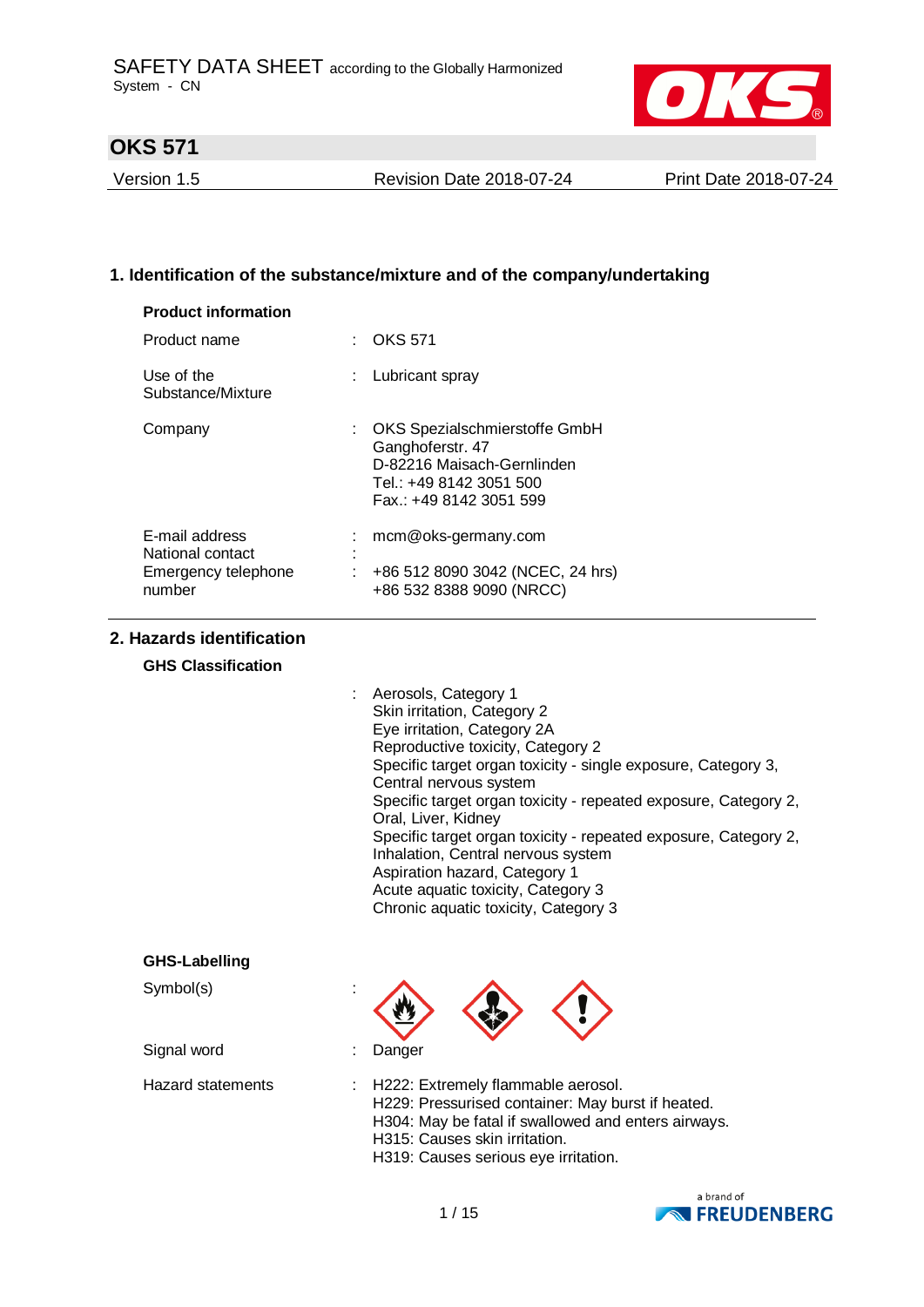

| <b>OKS 571</b>           |                                                                                                                                                                                                                                                                                                                                                                                                                                                                                                                                                                                                                                                                                                                     |                       |  |
|--------------------------|---------------------------------------------------------------------------------------------------------------------------------------------------------------------------------------------------------------------------------------------------------------------------------------------------------------------------------------------------------------------------------------------------------------------------------------------------------------------------------------------------------------------------------------------------------------------------------------------------------------------------------------------------------------------------------------------------------------------|-----------------------|--|
| Version 1.5              | <b>Revision Date 2018-07-24</b>                                                                                                                                                                                                                                                                                                                                                                                                                                                                                                                                                                                                                                                                                     | Print Date 2018-07-24 |  |
|                          | H336: May cause drowsiness or dizziness.<br>H361: Suspected of damaging fertility or the unborn child.<br>H373: May cause damage to organs (Liver, Kidney) through<br>prolonged or repeated exposure if swallowed.<br>H373: May cause damage to organs (Central nervous system)<br>through prolonged or repeated exposure if inhaled.                                                                                                                                                                                                                                                                                                                                                                               |                       |  |
| Precautionary statements | H412: Harmful to aquatic life with long lasting effects.<br><b>Prevention:</b><br>÷<br>P210<br>Keep away from heat, hot surfaces, sparks, open<br>flames and other ignition sources. No smoking.<br>Do not spray on an open flame or other ignition source.<br>P211<br>Do not pierce or burn, even after use.<br>P251<br>Do not breathe mist.<br>P260<br>P280 Wear protective gloves/ protective clothing/ eye<br>protection/ face protection.<br><b>Response:</b><br>P301 + P310 IF SWALLOWED: Immediately call a POISON<br>CENTER/doctor.<br>P331<br>Do NOT induce vomiting.<br>Storage:<br>P405 Store locked up.<br>P410 + P412 Protect from sunlight. Do not expose to<br>temperatures exceeding 50 °C/ 122 °F. |                       |  |

## **3. Composition/information on ingredients**

| Chemical nature | Active substance with propellant<br>Solvent<br><b>PTFF</b><br>Silicone resin |
|-----------------|------------------------------------------------------------------------------|
|                 |                                                                              |

#### **Hazardous components**

| Chemical name        | CAS-No.    | Concentration <sup>[%]</sup> |
|----------------------|------------|------------------------------|
| Dimethyl ether       | 115-10-6   | $50 - 70$                    |
| Naphtha (petroleum), | 64742-49-0 | $10 - 20$                    |
| hydrotreated light   |            |                              |
| butanone             | 78-93-3    | $1 - 10$                     |
| Acetone              | 67-64-1    | $1 - 10$                     |
| Ethyl acetate        | 141-78-6   | $1 - 10$                     |
| xylene               | 1330-20-7  | $1 - 2.5$                    |
| n-hexane             | 110-54-3   | $0.25 - 1$                   |

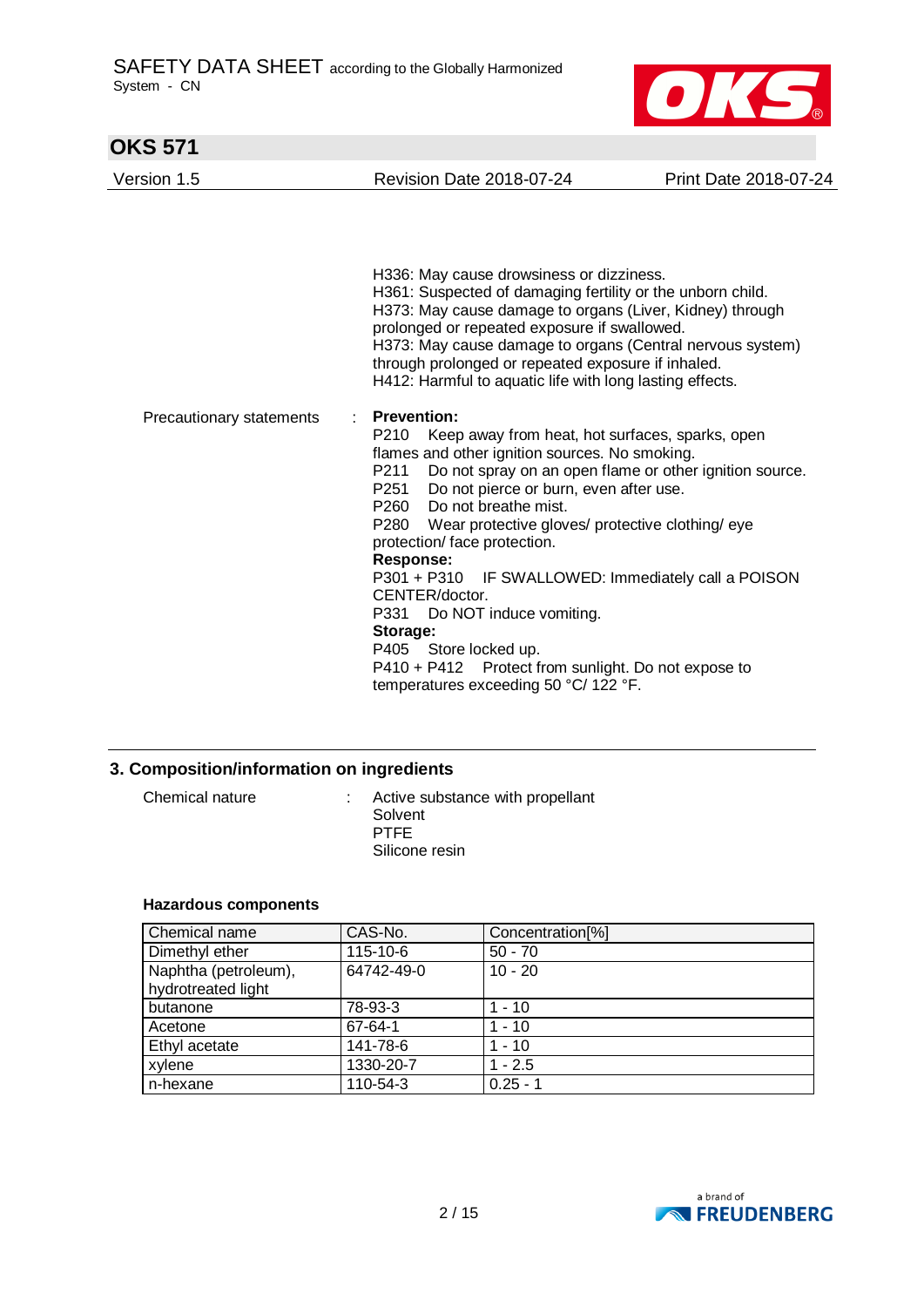

Version 1.5 Revision Date 2018-07-24 Print Date 2018-07-24

| 4. First aid measures     |                                                                                                                                                                                                                                                                                                                                                                         |
|---------------------------|-------------------------------------------------------------------------------------------------------------------------------------------------------------------------------------------------------------------------------------------------------------------------------------------------------------------------------------------------------------------------|
| If inhaled                | Call a physician or poison control centre immediately.<br>Remove person to fresh air. If signs/symptoms continue, get<br>medical attention.<br>Keep patient warm and at rest.<br>If unconscious, place in recovery position and seek medical<br>advice.<br>Keep respiratory tract clear.<br>If breathing is irregular or stopped, administer artificial<br>respiration. |
| In case of skin contact   | Take off all contaminated clothing immediately.<br>Wash off immediately with soap and plenty of water while<br>removing all contaminated clothes and shoes.<br>Get medical attention immediately if irritation develops and<br>persists.<br>Wash clothing before reuse.<br>Thoroughly clean shoes before reuse.                                                         |
| In case of eye contact    | Rinse immediately with plenty of water, also under the eyelids,<br>for at least 10 minutes.<br>If easy to do, remove contact lens, if worn.<br>Seek medical advice.                                                                                                                                                                                                     |
| If swallowed              | Move the victim to fresh air.<br>If accidentally swallowed obtain immediate medical attention.<br>Keep respiratory tract clear.<br>Do NOT induce vomiting.<br>Rinse mouth with water.<br>Aspiration hazard if swallowed - can enter lungs and cause<br>damage.                                                                                                          |
| <b>Notes to physician</b> |                                                                                                                                                                                                                                                                                                                                                                         |
| Symptoms                  | Inhalation may provoke the following symptoms:<br>Unconsciousness<br><b>Dizziness</b><br><b>Drowsiness</b><br>Headache<br>Nausea<br><b>Tiredness</b><br>Skin contact may provoke the following symptoms:<br>Erythema<br>Aspiration may cause pulmonary oedema and pneumonitis.                                                                                          |

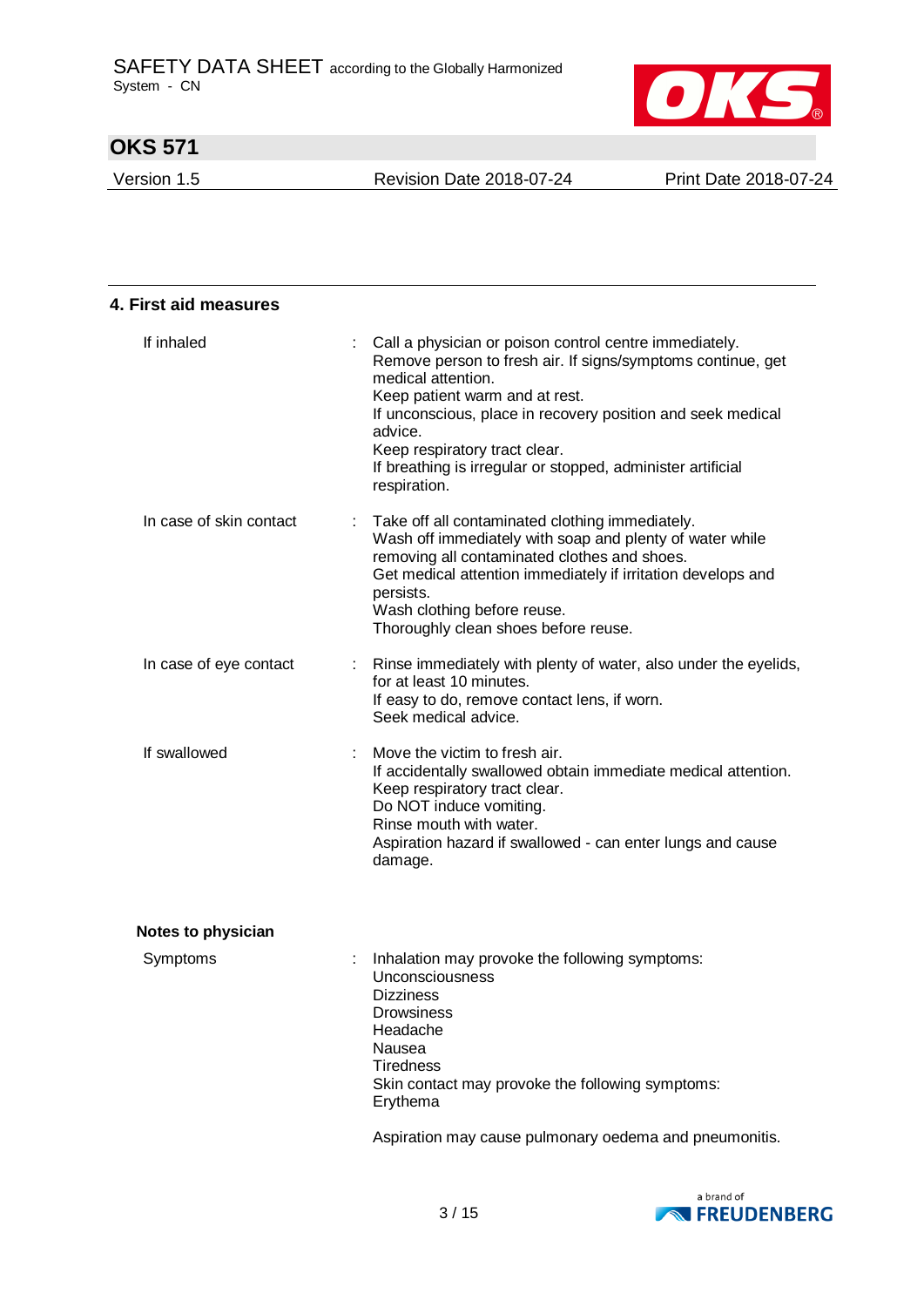

| <b>OKS 571</b>                                   |   |                                                                                                                                                                                                                                                                     |                       |
|--------------------------------------------------|---|---------------------------------------------------------------------------------------------------------------------------------------------------------------------------------------------------------------------------------------------------------------------|-----------------------|
| Version 1.5                                      |   | <b>Revision Date 2018-07-24</b>                                                                                                                                                                                                                                     | Print Date 2018-07-24 |
| <b>Risks</b>                                     |   | Central nervous system depression<br>Risk of product entering the lungs on vomiting after ingestion.                                                                                                                                                                |                       |
|                                                  |   | Health injuries may be delayed.<br>Causes skin irritation.                                                                                                                                                                                                          |                       |
| Treatment                                        |   | Treat symptomatically.                                                                                                                                                                                                                                              |                       |
| 5. Firefighting measures                         |   |                                                                                                                                                                                                                                                                     |                       |
| Suitable extinguishing<br>media                  | ÷ | ABC powder                                                                                                                                                                                                                                                          |                       |
| Unsuitable extinguishing<br>media                |   | High volume water jet                                                                                                                                                                                                                                               |                       |
| Specific hazards during<br>firefighting          |   | Fire may cause evolution of:<br>Carbon oxides<br>Halogenated compounds                                                                                                                                                                                              |                       |
|                                                  |   | Fire Hazard<br>Do not let product enter drains.<br>Contains gas under pressure; may explode if heated.<br>Beware of vapours accumulating to form explosive<br>concentrations. Vapours can accumulate in low areas.                                                  |                       |
| Special protective<br>equipment for firefighters |   | In the event of fire, wear self-contained breathing apparatus.<br>Use personal protective equipment.<br>In the case of respirable dust and/or fumes, use self-contained<br>breathing apparatus.<br>Exposure to decomposition products may be a hazard to<br>health. |                       |
| Further information                              |   | Standard procedure for chemical fires.<br>Collect contaminated fire extinguishing water separately. This<br>must not be discharged into drains.<br>Cool containers/tanks with water spray.                                                                          |                       |

### **6. Accidental release measures**

| Personal precautions      |        | Evacuate personnel to safe areas.<br>Ensure adequate ventilation.<br>Remove all sources of ignition.<br>Do not breathe vapours or spray mist.<br>Do not breathe dust/ fume/ gas/ mist/ vapours/ spray.<br>Refer to protective measures listed in sections 7 and 8. |
|---------------------------|--------|--------------------------------------------------------------------------------------------------------------------------------------------------------------------------------------------------------------------------------------------------------------------|
| Environmental precautions | $\sim$ | Do not allow contact with soil, surface or ground water.<br>Prevent further leakage or spillage if safe to do so.<br>If the product contaminates rivers and lakes or drains inform                                                                                 |

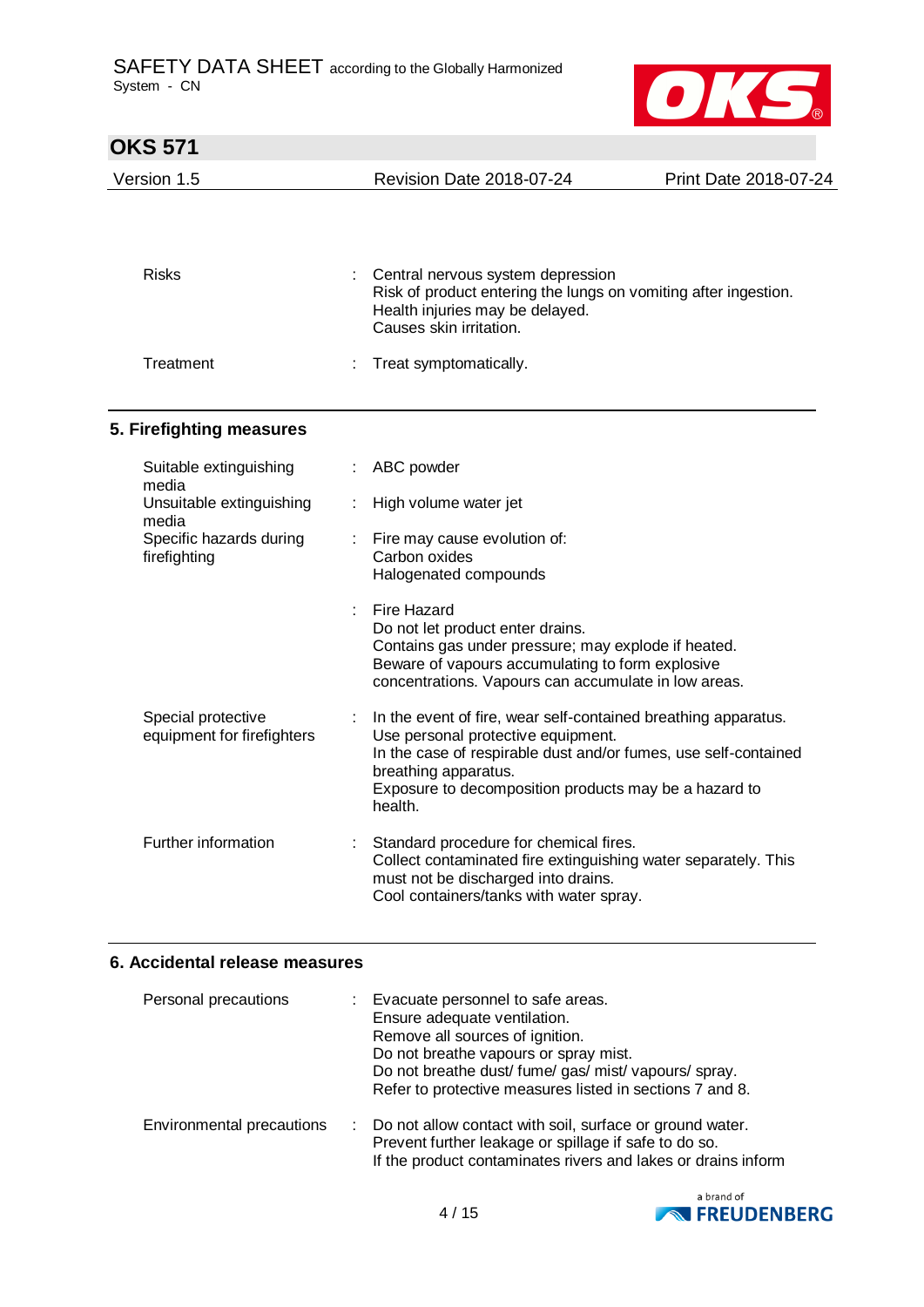

| <b>OKS 571</b>                                   |                                                                                                                                                                                                                                                                                                                                                                                                                                                                                                                                                                                                                                                                                                                                                                                                                                                                                                                                      |                                                                                        |                       |  |  |
|--------------------------------------------------|--------------------------------------------------------------------------------------------------------------------------------------------------------------------------------------------------------------------------------------------------------------------------------------------------------------------------------------------------------------------------------------------------------------------------------------------------------------------------------------------------------------------------------------------------------------------------------------------------------------------------------------------------------------------------------------------------------------------------------------------------------------------------------------------------------------------------------------------------------------------------------------------------------------------------------------|----------------------------------------------------------------------------------------|-----------------------|--|--|
| Version 1.5                                      |                                                                                                                                                                                                                                                                                                                                                                                                                                                                                                                                                                                                                                                                                                                                                                                                                                                                                                                                      | <b>Revision Date 2018-07-24</b>                                                        | Print Date 2018-07-24 |  |  |
|                                                  |                                                                                                                                                                                                                                                                                                                                                                                                                                                                                                                                                                                                                                                                                                                                                                                                                                                                                                                                      |                                                                                        |                       |  |  |
|                                                  |                                                                                                                                                                                                                                                                                                                                                                                                                                                                                                                                                                                                                                                                                                                                                                                                                                                                                                                                      | respective authorities.                                                                |                       |  |  |
| Methods for cleaning up                          | Contain spillage, and then collect with non-combustible<br>absorbent material, (e.g. sand, earth, diatomaceous earth,<br>vermiculite) and place in container for disposal according to<br>local / national regulations (see section 13).<br>Keep in suitable, closed containers for disposal.<br>Non-sparking tools should be used.                                                                                                                                                                                                                                                                                                                                                                                                                                                                                                                                                                                                  |                                                                                        |                       |  |  |
| Additional advice                                |                                                                                                                                                                                                                                                                                                                                                                                                                                                                                                                                                                                                                                                                                                                                                                                                                                                                                                                                      | Only qualified personnel equipped with suitable protective<br>equipment may intervene. |                       |  |  |
| 7. Handling and storage                          |                                                                                                                                                                                                                                                                                                                                                                                                                                                                                                                                                                                                                                                                                                                                                                                                                                                                                                                                      |                                                                                        |                       |  |  |
| <b>Handling</b>                                  |                                                                                                                                                                                                                                                                                                                                                                                                                                                                                                                                                                                                                                                                                                                                                                                                                                                                                                                                      |                                                                                        |                       |  |  |
| Advice on safe handling                          | Do not use in areas without adequate ventilation.<br>Do not breathe vapours or spray mist.<br>In case of insufficient ventilation, wear suitable respiratory<br>equipment.<br>Avoid exposure - obtain special instructions before use.<br>Avoid contact with skin and eyes.<br>For personal protection see section 8.<br>Keep away from fire, sparks and heated surfaces.<br>Smoking, eating and drinking should be prohibited in the<br>application area.<br>Wash hands and face before breaks and immediately after<br>handling the product.<br>Do not get in eyes or mouth or on skin.<br>Do not get on skin or clothing.<br>Do not ingest.<br>Do not use sparking tools.<br>These safety instructions also apply to empty packaging which<br>may still contain product residues.<br>Pressurized container: protect from sunlight and do not expose<br>to temperatures exceeding 50 °C. Do not pierce or burn, even<br>after use. |                                                                                        |                       |  |  |
| <b>Storage</b>                                   |                                                                                                                                                                                                                                                                                                                                                                                                                                                                                                                                                                                                                                                                                                                                                                                                                                                                                                                                      |                                                                                        |                       |  |  |
| Requirements for storage<br>areas and containers | BEWARE: Aerosol is pressurized. Keep away from direct sun<br>exposure and temperatures over 50 °C. Do not open by force<br>or throw into fire even after use. Do not spray on flames or red-<br>hot objects.                                                                                                                                                                                                                                                                                                                                                                                                                                                                                                                                                                                                                                                                                                                         |                                                                                        |                       |  |  |

Store in accordance with the particular national regulations.

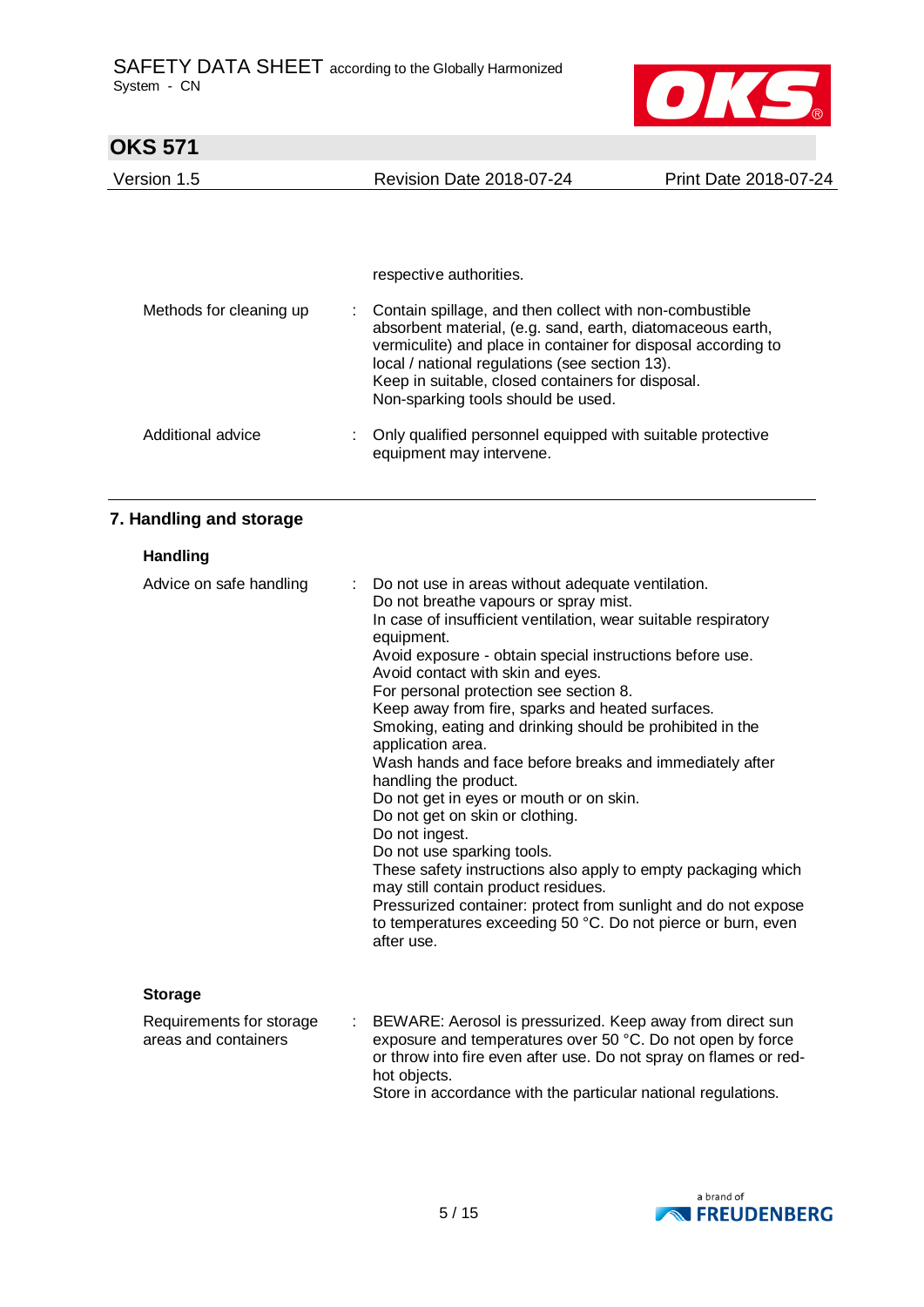

Version 1.5 Revision Date 2018-07-24 Print Date 2018-07-24

### **8. Exposure controls/personal protection**

#### **Components with workplace control parameters**

| Components    | CAS-No.        | Value                | Control<br>parameters | Update     | <b>Basis</b> |
|---------------|----------------|----------------------|-----------------------|------------|--------------|
| butanone      | 78-93-3        | $PC-$<br><b>TWA</b>  | 300 mg/m3             | 2007-04-27 | GBZ 2.1-2007 |
| butanone      | 78-93-3        | PC-<br><b>STEL</b>   | 600 mg/m3             | 2007-04-27 | GBZ 2.1-2007 |
| Acetone       | 67-64-1        | $PC-$<br><b>TWA</b>  | 300 mg/m3             | 2002-04-08 | GBZ 2.1-2007 |
| Acetone       | $67 - 64 - 1$  | $PC-$<br><b>STEL</b> | $450$ mg/m3           | 2002-04-08 | GBZ 2.1-2007 |
| Ethyl acetate | 141-78-6       | $PC-$<br><b>TWA</b>  | 200 mg/m3             | 2002-04-08 | GBZ 2.1-2007 |
| Ethyl acetate | 141-78-6       | $PC-$<br><b>STEL</b> | 300 mg/m3             | 2002-04-08 | GBZ 2.1-2007 |
| xylene        | 1330-20-7      | $PC-$<br><b>TWA</b>  | 50 mg/m3              | 2007-04-27 | GBZ 2.1-2007 |
| xylene        | 1330-20-7      | PC-<br><b>STEL</b>   | 100 mg/m3             | 2007-04-27 | GBZ 2.1-2007 |
| n-hexane      | 110-54-3       | $PC-$<br><b>TWA</b>  | 100 mg/m3             | 2007-04-27 | GBZ 2.1-2007 |
| n-hexane      | $110 - 54 - 3$ | $PC-$<br><b>STEL</b> | 180 mg/m3             | 2007-04-27 | GBZ 2.1-2007 |

#### **Engineering measures**

Use only in an area equipped with explosion proof exhaust ventilation. Handle only in a place equipped with local exhaust (or other appropriate exhaust).

#### **Personal protective equipment**

| Respiratory protection | : Use respiratory protection unless adequate local exhaust<br>ventilation is provided or exposure assessment demonstrates<br>that exposures are within recommended exposure guidelines.<br>Recommended Filter type: |
|------------------------|---------------------------------------------------------------------------------------------------------------------------------------------------------------------------------------------------------------------|
|------------------------|---------------------------------------------------------------------------------------------------------------------------------------------------------------------------------------------------------------------|

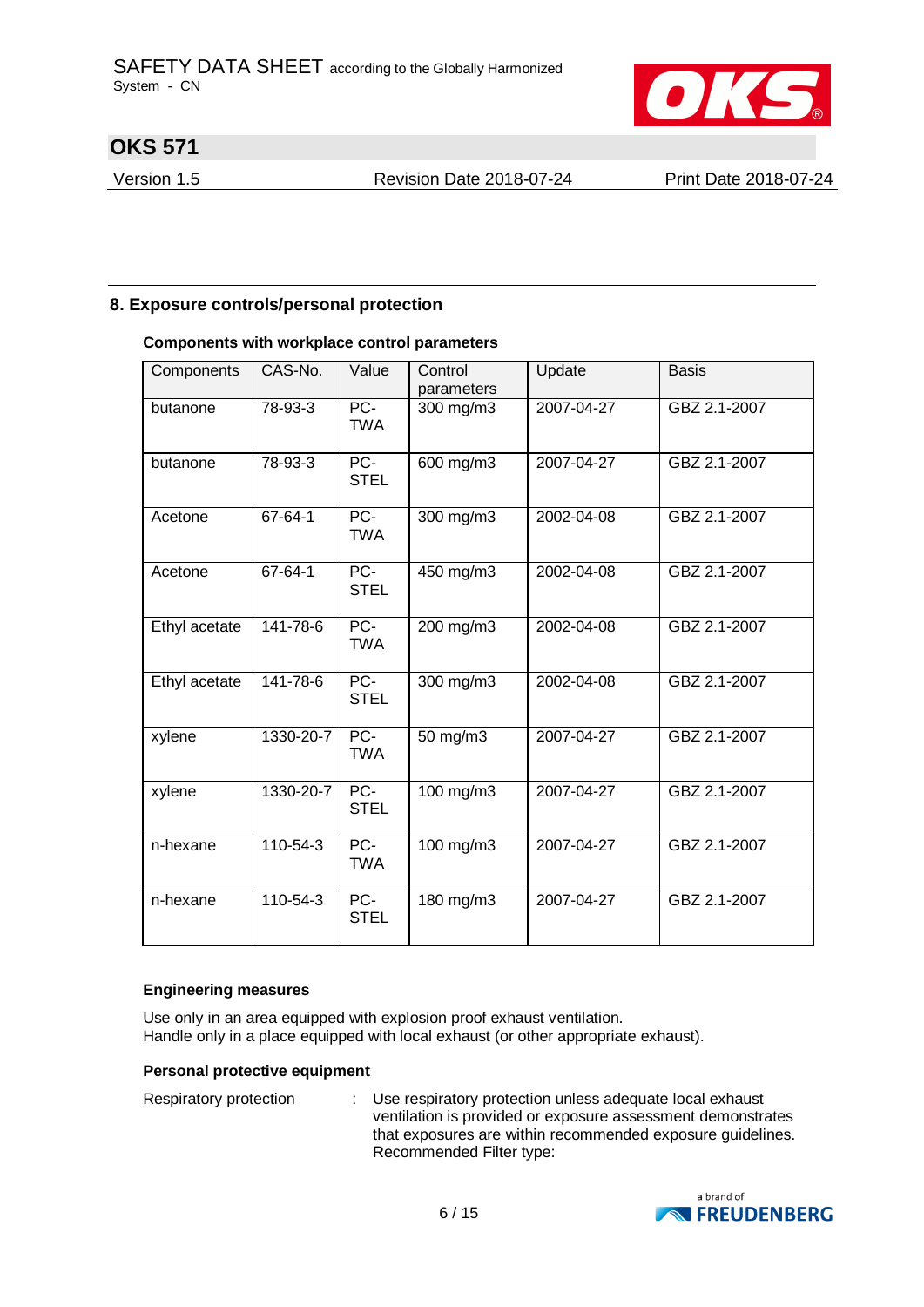

| OKS 571             |                                                                                                                                                                                                                                                                                                                                                                                                       |                       |
|---------------------|-------------------------------------------------------------------------------------------------------------------------------------------------------------------------------------------------------------------------------------------------------------------------------------------------------------------------------------------------------------------------------------------------------|-----------------------|
| Version 1.5         | <b>Revision Date 2018-07-24</b>                                                                                                                                                                                                                                                                                                                                                                       | Print Date 2018-07-24 |
|                     | Organic gas and low boiling vapour type                                                                                                                                                                                                                                                                                                                                                               |                       |
| Hand protection     | butyl-rubber<br>Manufacturer, importer, supplier: Class 1<br>Wear protective gloves.<br>The selected protective gloves have to satisfy the<br>specifications of EU Directive 89/686/EEC and the standard<br>EN 374 derived from it.<br>The break through time depends amongst other things on the<br>material, the thickness and the type of glove and therefore has<br>to be measured for each case. |                       |
| Eye protection      | Safety glasses with side-shields conforming to EN166                                                                                                                                                                                                                                                                                                                                                  |                       |
| Hygiene measures    | Wash face, hands and any exposed skin thoroughly after<br>handling.                                                                                                                                                                                                                                                                                                                                   |                       |
| Protective measures | The type of protective equipment must be selected according<br>to the concentration and amount of the dangerous substance<br>at the specific workplace.<br>Choose body protection in relation to its type, to the<br>concentration and amount of dangerous substances, and to the<br>specific work-place.                                                                                             |                       |

## **9. Physical and chemical properties**

| Appearance               |                                     |
|--------------------------|-------------------------------------|
| Physical state<br>Colour | : aerosol<br>: white                |
| Odour                    | $:$ solvent-like                    |
| Safety data              |                                     |
| Flash point              | : $<$ -20 °C<br>Method: Abel-Pensky |
| Ignition temperature     | : Remarks: No data available        |
| Lower explosion limit    | : 1.4 %(V)                          |
| Upper explosion limit    | : 26.2 %(V)                         |

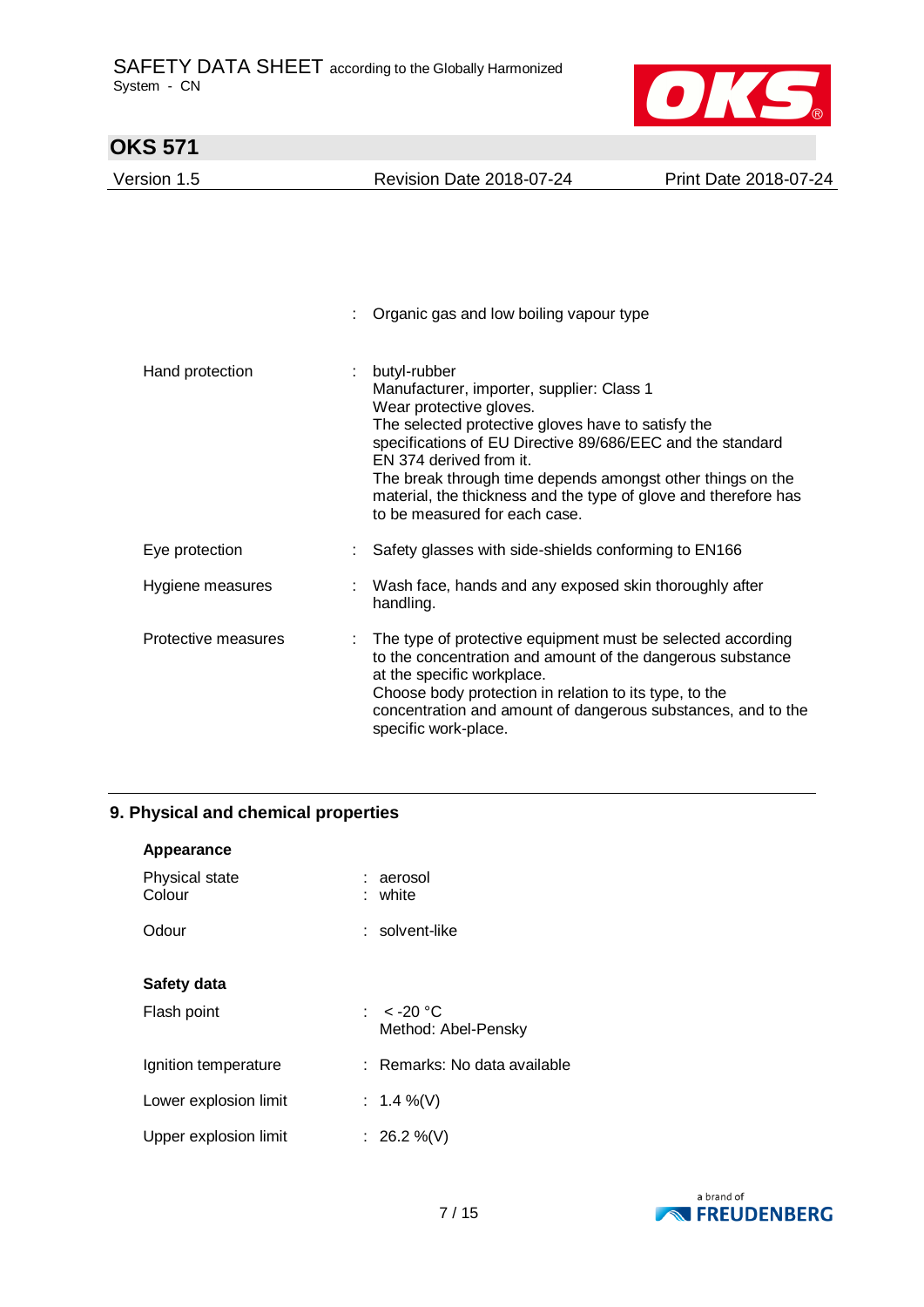

Version 1.5 Revision Date 2018-07-24 Print Date 2018-07-24

| Flammability (solid, gas)                  |   | : Extremely flammable aerosol.       |
|--------------------------------------------|---|--------------------------------------|
| Oxidizing properties                       | ÷ | Note: No data available              |
| Auto-ignition temperature                  |   | Note: not auto-flammable             |
| pH                                         |   | Note: Not applicable                 |
| Melting point/range                        | ÷ | Note: No data available              |
| Boiling point/boiling range                |   | : $<$ -20 °C<br>at 1,013.00 hPa      |
| Sublimation point                          |   | Note: No data available              |
| Vapour pressure                            |   | : 4,400.00 hPa<br>at $20 °C$         |
| Density                                    |   | : $0.74$ g/cm3<br>at 20 $^{\circ}$ C |
| <b>Bulk density</b>                        |   | Note: No data available              |
| Water solubility                           |   | Note: insoluble                      |
| Partition coefficient: n-<br>octanol/water |   | Note: No data available              |
| Solubility in other solvents               |   | Note: No data available              |
| Viscosity, dynamic                         |   | Note: No data available              |
| Viscosity, kinematic                       |   | $< 20.5$ mm2/s<br>at $40^{\circ}$ C  |
| Relative vapour density                    |   | Note: No data available              |
| Evaporation rate                           |   | Note: No data available              |

## **10. Stability and reactivity**

| Conditions to avoid                 | : Heat, flames and sparks.                            |
|-------------------------------------|-------------------------------------------------------|
| Materials to avoid                  | : Oxidizing agents                                    |
| Hazardous decomposition<br>products | : No decomposition if stored and applied as directed. |
| Thermal decomposition               | : Note: No data available                             |

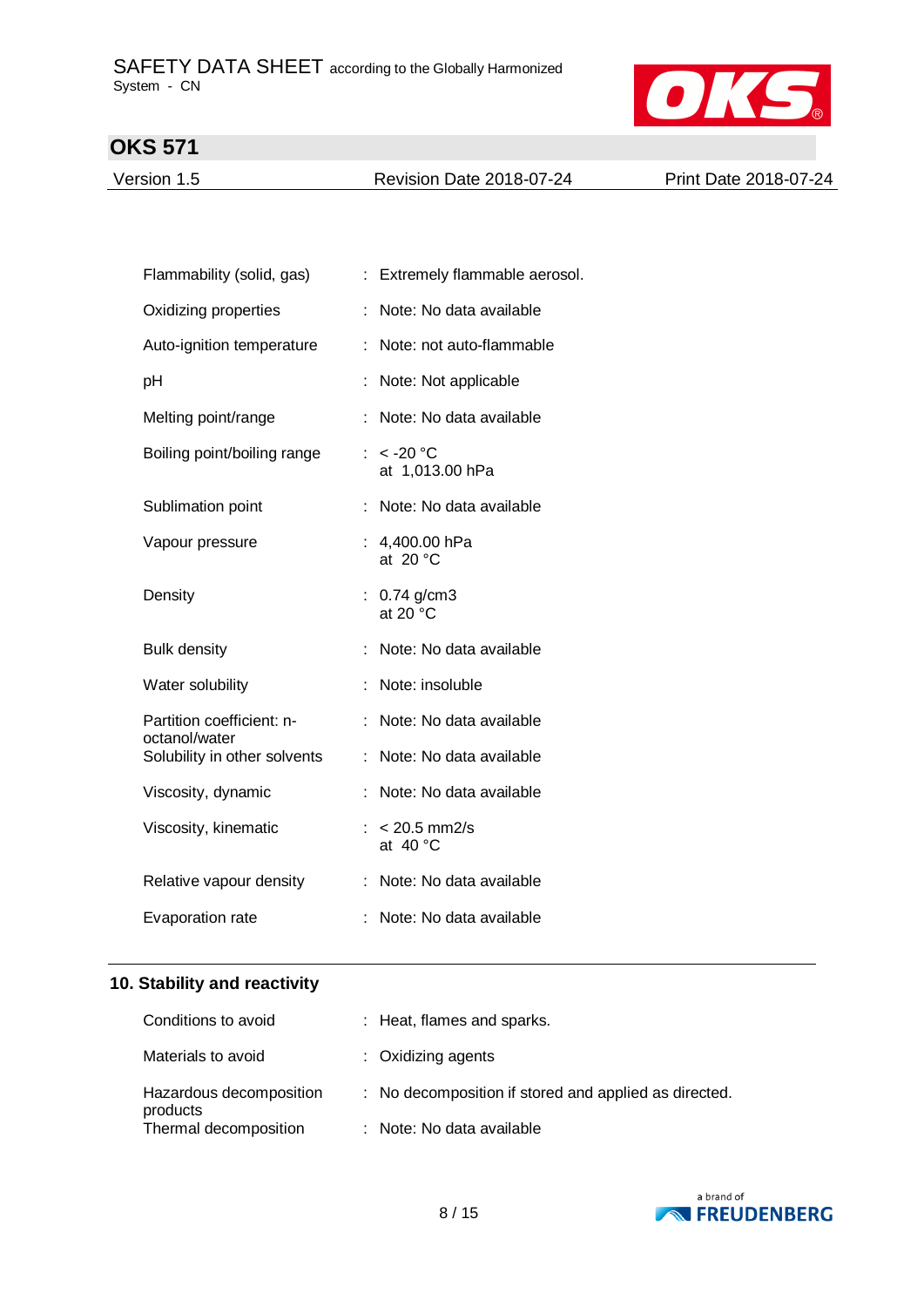

Version 1.5 Revision Date 2018-07-24 Print Date 2018-07-24

| <b>Acute toxicity</b>             |                                                                                                                                                                              |
|-----------------------------------|------------------------------------------------------------------------------------------------------------------------------------------------------------------------------|
| Acute oral toxicity               | : Acute toxicity estimate: $> 5,000$ mg/kg                                                                                                                                   |
|                                   | Method: Calculation method                                                                                                                                                   |
|                                   | Remarks: Effects due to ingestion may include:                                                                                                                               |
|                                   | Symptoms: Central nervous system depression                                                                                                                                  |
| Acute inhalation toxicity         | : Acute toxicity estimate: $> 40$ mg/l<br>Exposure time: 4 h<br>Method: Calculation method                                                                                   |
|                                   | : Remarks: Respiration of solvent vapour may cause dizziness.                                                                                                                |
|                                   | : Symptoms: Inhalation may provoke the following symptoms:,<br>Respiratory disorder, Dizziness, Drowsiness, Vomiting,<br>Fatigue, Vertigo, Central nervous system depression |
| Acute dermal toxicity             | : Acute toxicity estimate: $> 5,000$ mg/kg                                                                                                                                   |
|                                   | Method: Calculation method                                                                                                                                                   |
|                                   | Symptoms: Redness, Local irritation                                                                                                                                          |
| <b>Skin corrosion/irritation</b>  |                                                                                                                                                                              |
| Skin irritation                   | : Remarks: Irritating to skin.                                                                                                                                               |
| Serious eye damage/eye irritation |                                                                                                                                                                              |
| Eye irritation                    | : Remarks: Irritating to eyes.                                                                                                                                               |
| Respiratory or skin sensitisation |                                                                                                                                                                              |
| Sensitisation                     | Remarks: This information is not available.                                                                                                                                  |
| Germ cell mutagenicity            |                                                                                                                                                                              |
| Genotoxicity in vitro             | : Remarks: No data available                                                                                                                                                 |
| Genotoxicity in vivo              | : Remarks: No data available                                                                                                                                                 |

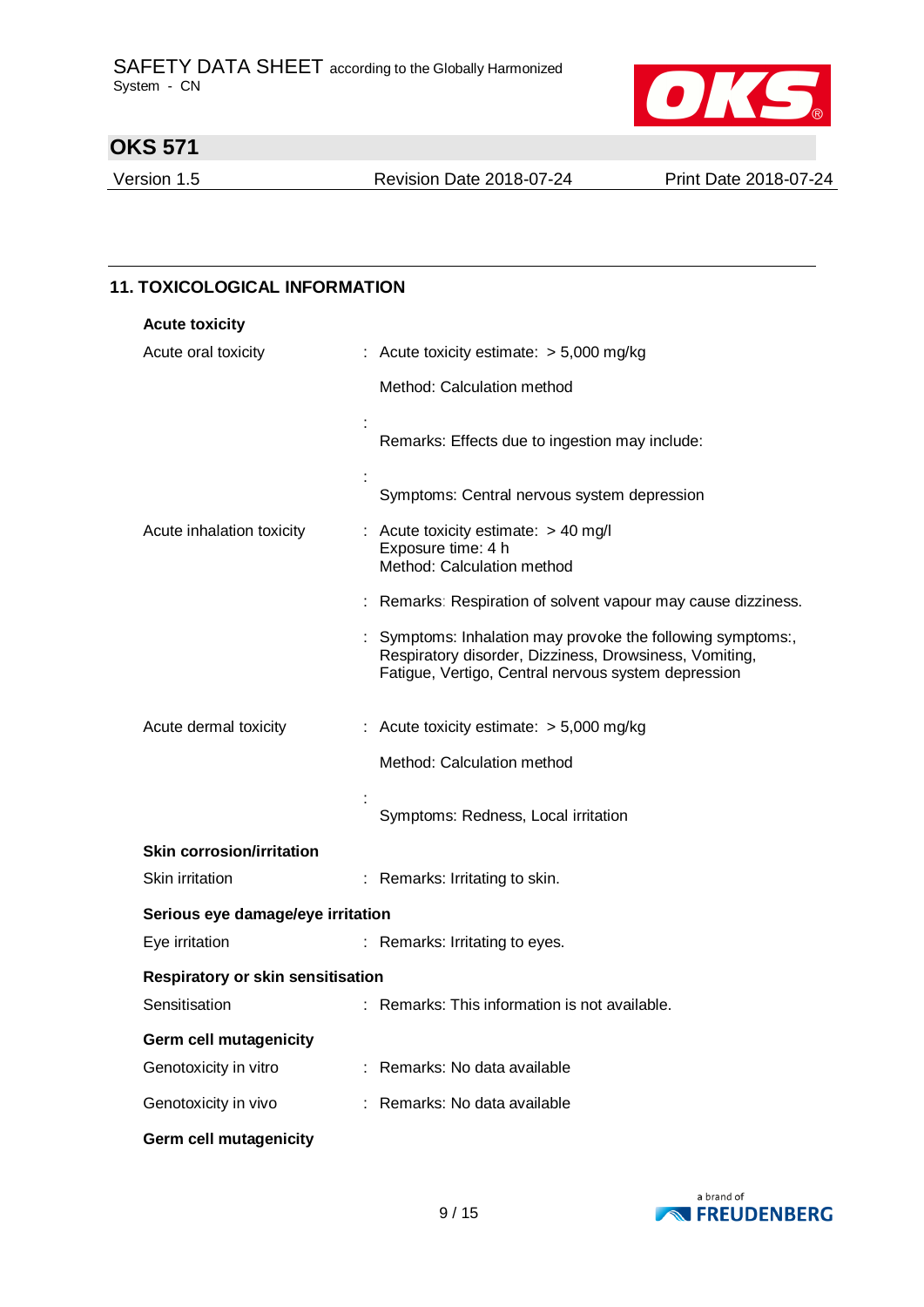

| <b>OKS 571</b>                                                                                       |                                                                                                                                                                                        |                                                             |
|------------------------------------------------------------------------------------------------------|----------------------------------------------------------------------------------------------------------------------------------------------------------------------------------------|-------------------------------------------------------------|
| Version 1.5                                                                                          | <b>Revision Date 2018-07-24</b>                                                                                                                                                        | Print Date 2018-07-24                                       |
|                                                                                                      |                                                                                                                                                                                        |                                                             |
|                                                                                                      |                                                                                                                                                                                        |                                                             |
| Remarks                                                                                              |                                                                                                                                                                                        |                                                             |
| butanone                                                                                             | Tests on bacterial or mammalian cell cultures did not show<br>mutagenic effects.                                                                                                       |                                                             |
| xylene                                                                                               | Tests on bacterial or mammalian cell cultures did not show<br>mutagenic effects.                                                                                                       |                                                             |
| Carcinogenicity                                                                                      |                                                                                                                                                                                        |                                                             |
| Dimethyl ether                                                                                       | : Species: Rat<br>Exposure time: 2<br>Print Date: OECD Test Guideline 453                                                                                                              |                                                             |
| Carcinogenicity                                                                                      |                                                                                                                                                                                        |                                                             |
| <b>Remarks</b><br>butanone                                                                           | : Not classifiable as a human carcinogen.                                                                                                                                              |                                                             |
| xylene                                                                                               | : Not classifiable as a human carcinogen.                                                                                                                                              |                                                             |
| <b>Teratogenicity</b>                                                                                |                                                                                                                                                                                        |                                                             |
| Remarks<br><b>Teratogenicity</b><br><b>Teratogenicity</b><br><b>Teratogenicity</b><br>Dimethyl ether | : Animal testing did not show any effects on fertility.                                                                                                                                |                                                             |
| butanone                                                                                             | No effects on or via lactation<br>No toxicity to reproduction                                                                                                                          |                                                             |
| xylene                                                                                               | : No toxicity to reproduction<br>No toxicity to reproduction                                                                                                                           |                                                             |
| n-hexane                                                                                             | : Suspected human reproductive toxicant                                                                                                                                                |                                                             |
|                                                                                                      | Target Organ Systemic Toxicant - Single exposure                                                                                                                                       |                                                             |
| Naphtha (petroleum),<br>hydrotreated light                                                           | : Exposure routes: Inhalation<br>Target Organs: Central nervous system<br>Remarks: May cause drowsiness or dizziness.                                                                  |                                                             |
| butanone                                                                                             | : Exposure routes: Inhalation<br>Target Organs: Respiratory system<br>target organ toxicant, single exposure, category 3 with<br>narcotic effects., May cause drowsiness or dizziness. | Remarks: The substance or mixture is classified as specific |

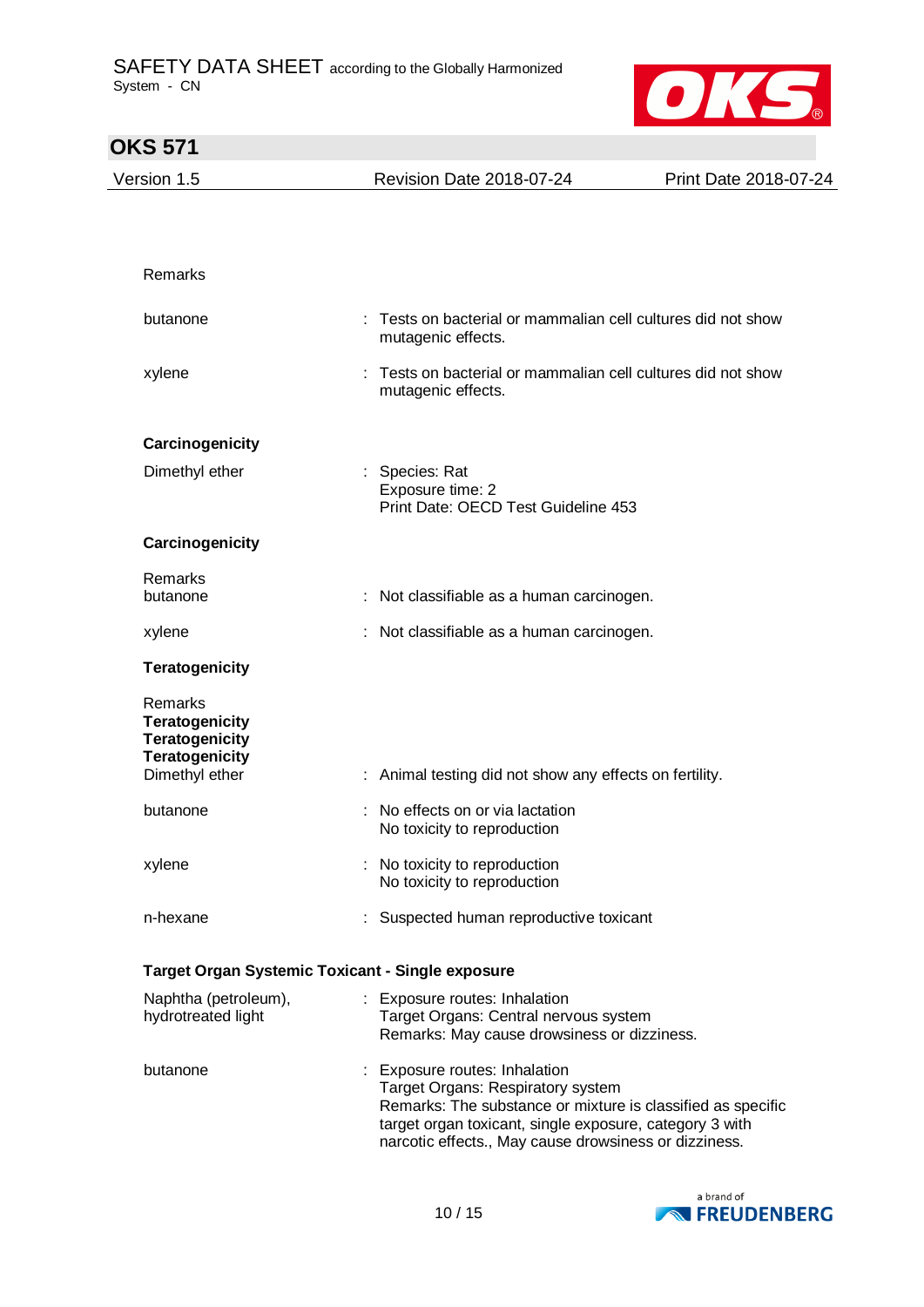

| <b>OKS 571</b>                                            |                                                                                                                                                                                                                               |                       |
|-----------------------------------------------------------|-------------------------------------------------------------------------------------------------------------------------------------------------------------------------------------------------------------------------------|-----------------------|
| Version 1.5                                               | <b>Revision Date 2018-07-24</b>                                                                                                                                                                                               | Print Date 2018-07-24 |
|                                                           |                                                                                                                                                                                                                               |                       |
| Acetone                                                   | : Exposure routes: Inhalation<br>Remarks: May cause drowsiness or dizziness.                                                                                                                                                  |                       |
| Ethyl acetate                                             | : Exposure routes: Inhalation<br>Remarks: The substance or mixture is classified as specific<br>target organ toxicant, single exposure, category 3 with<br>narcotic effects.                                                  |                       |
| xylene                                                    | : Exposure routes: Inhalation<br>Target Organs: Respiratory system<br>Remarks: The substance or mixture is classified as specific<br>target organ toxicant, single exposure, category 3 with<br>respiratory tract irritation. |                       |
| n-hexane                                                  | : Exposure routes: Inhalation<br>Target Organs: Central nervous system<br>Remarks: The substance or mixture is classified as specific<br>target organ toxicant, single exposure, category 3 with<br>narcotic effects.         |                       |
| <b>Target Organ Systemic Toxicant - Repeated exposure</b> |                                                                                                                                                                                                                               |                       |
|                                                           | : This information is not available.                                                                                                                                                                                          |                       |
| <b>Target Organ Systemic Toxicant - Repeated exposure</b> |                                                                                                                                                                                                                               |                       |
| butanone                                                  | : Remarks: The substance or mixture is not classified as<br>specific target organ toxicant, repeated exposure.                                                                                                                |                       |
| xylene                                                    | Exposure routes: Inhalation<br>Target Organs: Central nervous system<br>Remarks: The substance or mixture is classified as specific<br>target organ toxicant, repeated exposure, category 2.                                  |                       |
|                                                           | Exposure routes: Ingestion<br>Target Organs: Liver, Kidney<br>Remarks: The substance or mixture is classified as specific<br>target organ toxicant, repeated exposure, category 2.                                            |                       |
| n-hexane                                                  | : Exposure routes: Inhalation<br>Target Organs: Central nervous system<br>Remarks: The substance or mixture is classified as specific<br>target organ toxicant, repeated exposure, category 2.                                |                       |
| <b>Aspiration hazard</b>                                  |                                                                                                                                                                                                                               |                       |
| Aspiration toxicity                                       | : May be fatal if swallowed and enters airways.                                                                                                                                                                               |                       |
|                                                           | May be fatal if swallowed and enters airways.                                                                                                                                                                                 |                       |

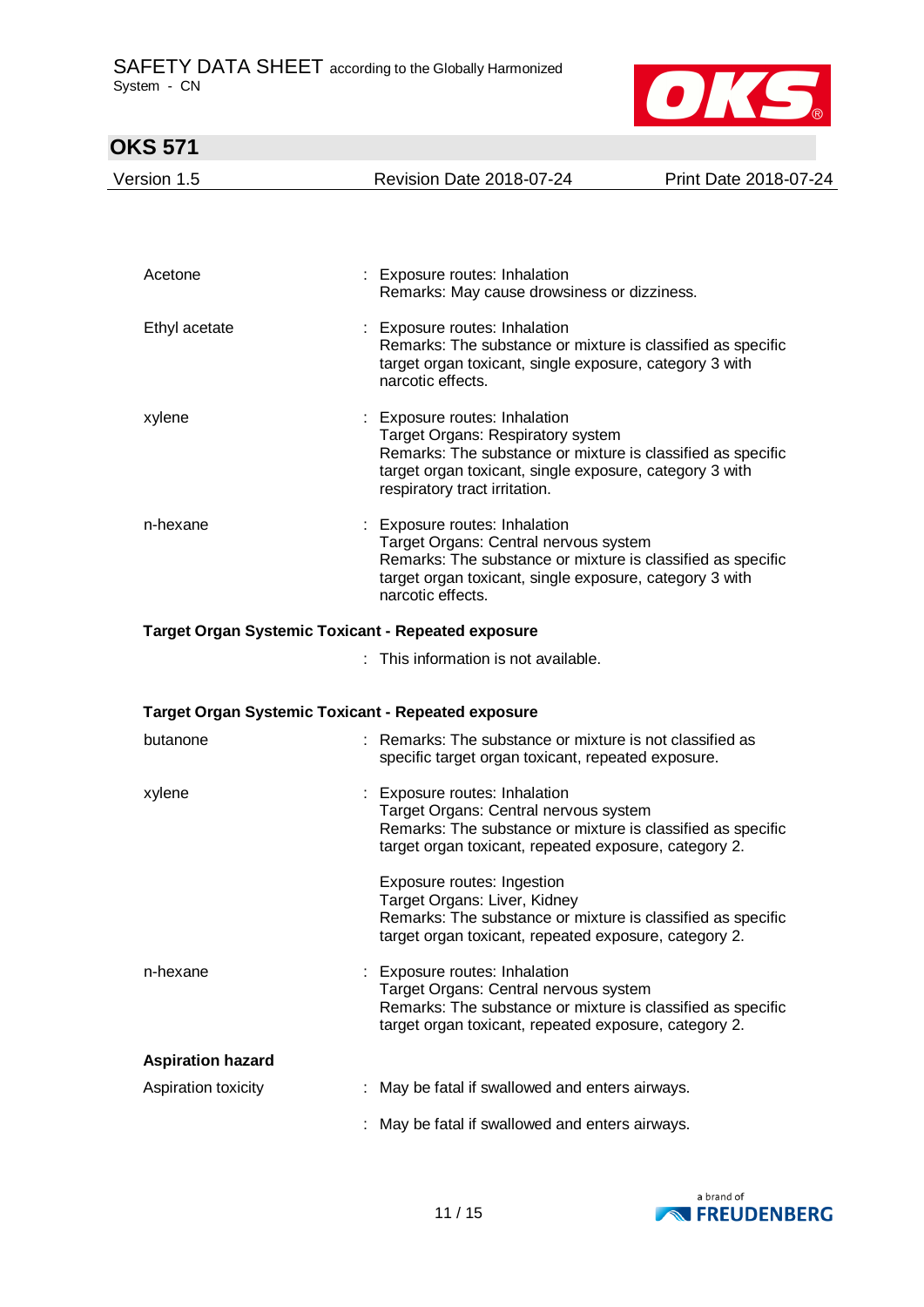

| <b>OKS 571</b>                                          |                                                                                                                                                                                                                            |                       |
|---------------------------------------------------------|----------------------------------------------------------------------------------------------------------------------------------------------------------------------------------------------------------------------------|-----------------------|
| Version 1.5                                             | Revision Date 2018-07-24                                                                                                                                                                                                   | Print Date 2018-07-24 |
| Further information                                     | Ingestion causes irritation of upper respiratory system and<br>gastrointestinal disturbance.                                                                                                                               |                       |
| 12. Ecological information                              |                                                                                                                                                                                                                            |                       |
| <b>Ecotoxicity effects</b>                              |                                                                                                                                                                                                                            |                       |
| Toxicity to fish                                        | Remarks:<br>Harmful to aquatic organisms, may cause long-term adverse<br>effects in the aquatic environment.                                                                                                               |                       |
| Toxicity to daphnia and other<br>aquatic invertebrates  | : Remarks:<br>No data available                                                                                                                                                                                            |                       |
| Toxicity to algae                                       | : Remarks:<br>No data available                                                                                                                                                                                            |                       |
| Toxicity to bacteria                                    | : Remarks:<br>No data available                                                                                                                                                                                            |                       |
| Toxicity to fish (Chronic toxicity)<br>xylene           | $NOEC:$ > 1.3 mg/l<br>Exposure time: 56 d<br>Species: Oncorhynchus mykiss (rainbow trout)<br>flow-through test                                                                                                             |                       |
| xylene                                                  | Toxicity to daphnia and other aquatic invertebrates (Chronic toxicity)<br>EC50: 2.90 mg/l<br>Exposure time: 21 d<br>Species: Daphnia magna (Water flea)<br>static test<br>Method: OECD Test Guideline 211                  |                       |
| Elimination information (persistence and degradability) |                                                                                                                                                                                                                            |                       |
| Bioaccumulation<br>÷                                    | Remarks:<br>This mixture contains no substance considered to be<br>persistent, bioaccumulating and toxic (PBT).<br>This mixture contains no substance considered to be very<br>persistent and very bioaccumulating (vPvB). |                       |
| Mobility                                                | Remarks:<br>No data available                                                                                                                                                                                              |                       |

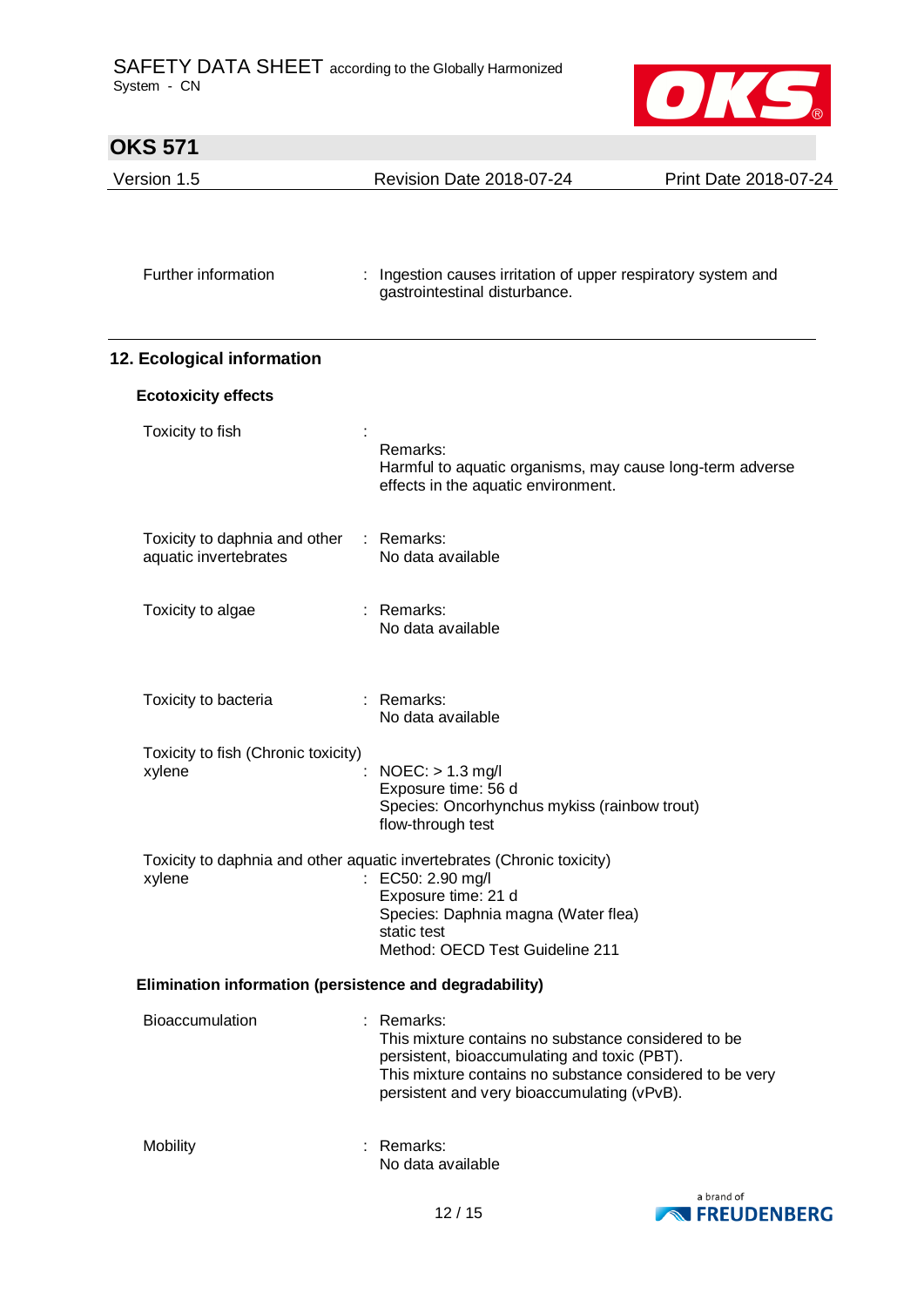

| Version 1.5 | <b>Revision Date 2018-07-24</b> | Print Date 2018-07-24 |
|-------------|---------------------------------|-----------------------|
|             |                                 |                       |

| Distribution among<br>environmental compartments | Remarks:<br>No data available |
|--------------------------------------------------|-------------------------------|
| Biodegradability                                 | Remarks:<br>No data available |

| Physico-chemical | : Remarks:        |
|------------------|-------------------|
| removability     | No data available |

### **Further information on ecology**

| Acute aquatic toxicity<br>Naphtha (petroleum),<br>hydrotreated light                                                                                                                                             | $:$ Toxic to aquatic life.                                    |
|------------------------------------------------------------------------------------------------------------------------------------------------------------------------------------------------------------------|---------------------------------------------------------------|
| Chronic aquatic toxicity<br>Naphtha (petroleum),<br>hydrotreated light<br>Naphtha (petroleum),<br>hydrotreated light<br>Naphtha (petroleum),<br>hydrotreated light<br>Naphtha (petroleum),<br>hydrotreated light | $\therefore$ Toxic to aquatic life with long lasting effects. |
| Results of PBT assessment<br>Dimethyl ether                                                                                                                                                                      | : Non-classified vPvB substance, Non-classified PBT substance |
| butanone                                                                                                                                                                                                         | : Non-classified PBT substance, Non-classified vPvB substance |
| xylene                                                                                                                                                                                                           | : Non-classified PBT substance, Non-classified vPvB substance |
| Additional ecological<br>information                                                                                                                                                                             | : Harmful to aquatic life with long lasting effects.          |

### **13. Disposal considerations**

| Product                | : Do not dispose of with domestic refuse.<br>Dispose of as hazardous waste in compliance with local and<br>national regulations.                                                                                    |
|------------------------|---------------------------------------------------------------------------------------------------------------------------------------------------------------------------------------------------------------------|
| Contaminated packaging | Packaging that is not properly emptied must be disposed of as<br>the unused product.<br>Offer empty spray cans to an established disposal company.<br>Pressurized container: Do not pierce or burn, even after use. |

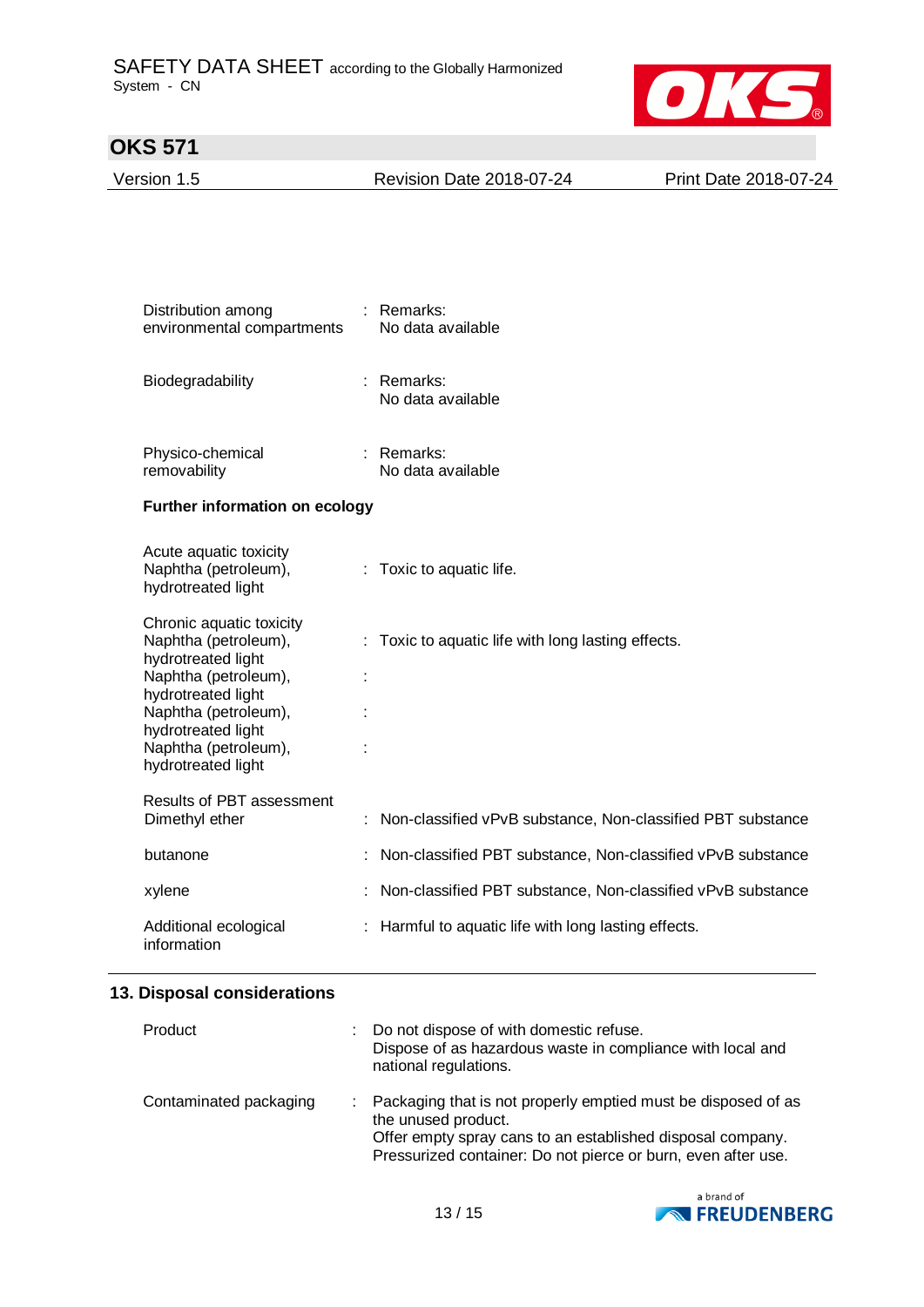

Version 1.5 Revision Date 2018-07-24 Print Date 2018-07-24

### **14. Transport information**

### **IATA**

| UN number                                   |    | 1950                             |
|---------------------------------------------|----|----------------------------------|
| Description of the goods                    |    | : Aerosols, flammable            |
| <b>Class</b>                                |    | : 2.1                            |
| Labels                                      |    | : 2.1                            |
| Packing instruction (cargo<br>aircraft)     | t. | 203                              |
| Packing instruction<br>(passenger aircraft) |    | 203                              |
| Packing instruction<br>(passenger aircraft) |    | : Y203                           |
| Environmentally hazardous : no              |    |                                  |
| <b>IMDG</b>                                 |    |                                  |
| UN number                                   | t. | 1950                             |
| Description of the goods                    |    | : AEROSOLS                       |
| <b>Class</b>                                |    | : 2.1                            |
| Labels                                      |    | : 2.1                            |
| <b>EmS Number</b>                           |    | : F-D, S-U                       |
| Marine pollutant                            |    | no                               |
| Other information                           |    | No special precautions required. |

### **15. Regulatory information**